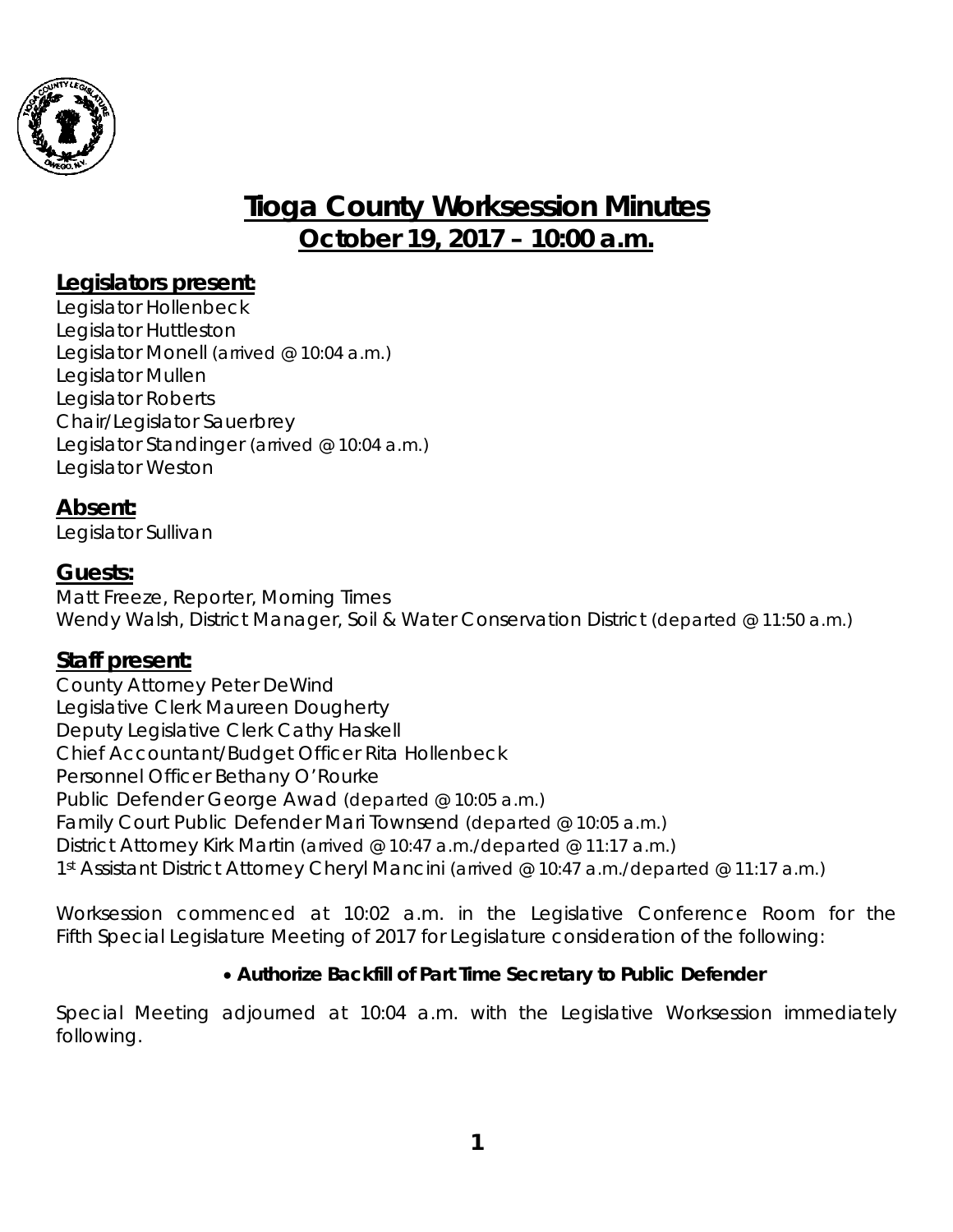#### **Executive Session -**

Motion by Legislator Mullen seconded by Legislator Hollenbeck to move into Executive Session to discuss contract negotiations and other related issues. Motion carried to go into Executive Session at 10:05 a.m. County Attorney DeWind and Personnel Officer O'Rourke remained in attendance. Executive Session adjourned at 10:45 a.m.

#### **Traffic Diversion Presentation – District Attorney**

District Attorney Martin introduced 1<sup>st</sup> Assistant District Attorney Cheryl Mancini. Mr. Martin presented the Legislature with a proposal to create and implement a Traffic Diversion Program in Tioga County. Mr. Martin provided a handout outlining the program proposal, as well as current and proposed salaries. In addition, Mr. Martin prepared and presented a resolution for Legislature consideration. Mr. Martin reported a Traffic Diversion Program requires authorization from the Legislature, but the District Attorney's office would develop the structure. Mr. Martin reported motorists who are issued traffic tickets would be eligible to complete an application in the District Attorney's office to enter into a Diversion Program. Mr. Martin reported there are several counties who have Diversion Programs, but Tioga County does not. Mr. Martin reported motorists would be required to pay a fee to the County to cover the administration of the program, take a defensive driving course, and maintain compliance in order for a motion for dismissal be made on their behalf to the court in which the ticket originated. Mr. Martin reported this is advantageous to the motorist as they do not end up with points on their license, as well as to the County as this would be a revenue positive program. Mr. Martin reported this program is also good for public safety. Mr. Martin reported this program would require extra work in the District Attorney's office and Ms. Mancini would manage the program. Mr. Martin reported the 3<sup>rd</sup> District Attorney part-time position is currently vacant, therefore, proposed to increase this position to full-time effective January 2018. Mr. Martin reported he is requesting a salary band that would be commensurate and equal to the 2<sup>nd</sup> Assistant County Attorney position and also increase the salary band for the 1<sup>st</sup> Assistant District Attorney position to be equal to the 1<sup>st</sup> Assistant County Attorney position. Mr. Martin reported if he is granted Legislature approval to proceed with this program, he indicated implementation would occur immediately, therefore, generating revenue prior to the salary increases going into effect. Chair Sauerbrey reported she met with Mr. Martin regarding this proposal and is in favor of it. Chair Sauerbrey further reported the driver defense course can be done in person or online with the submission of a certificate of completion. Mr. Martin reported he does not have a preference as to what type of class is chosen, as long as there is proof of completion. Mr. Martin reported implementing a program like this equalizes enforcement across the County. Currently, the County has 17 magistrate courts and there are some differences across the County in each of these courts as to what magistrates will and will not accept as plea offers. Mr. Martin reported the implementation of this program will allow the District Attorney's office to entirely make the decision as to whether to prosecute or dismiss the ticket. Mr. Martin reported the additional work in the District Attorney's office includes collection and review of the applications and certificates of completion, monitor community service, and collection and accounting of the fees. Mr. Martin reported the County would also be taking part of the fee that motorists are paying directly to the County and returning the funds to the local magistrate jurisdiction where the ticket was originated. Currently, the entirety of all surcharges go to Albany and a portion of the fine, depending upon the type of infraction, comes back to the jurisdiction. This program would compensate the local justice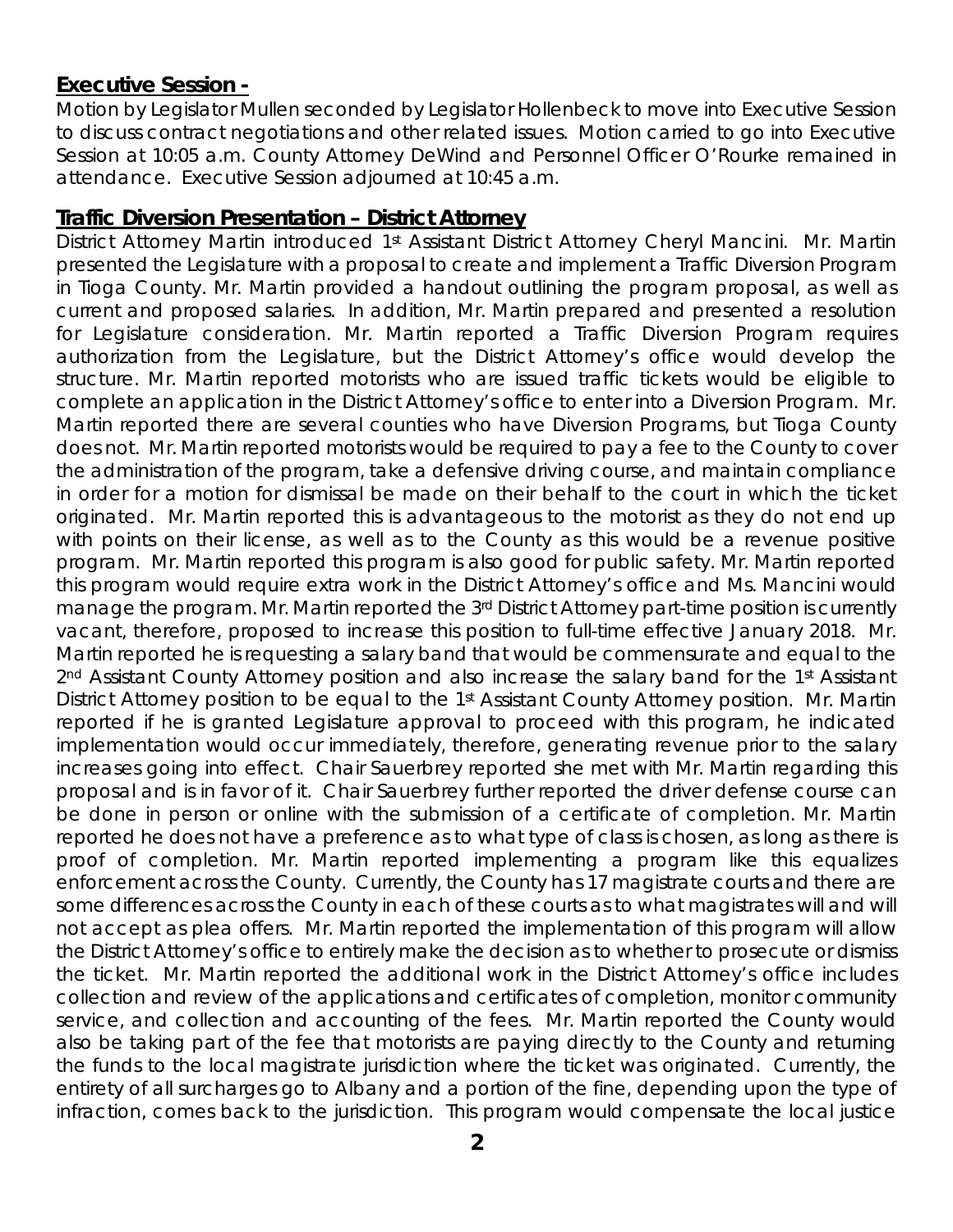courts. Mr. Martin reported the point of this type of program is not to make money. However, after monitoring the number of applications that motorists have requested for traffic reductions in the District Attorney's office over the year, he believes that minimally the District Attorney's office will receive 900 applications per year. Mr. Martin reported if the District Attorney's office were to establish a basic standard application fee of \$240.00, which is less than what motorists would pay for a surcharge and fine through the plea process minus \$40.00 that is returned to the municipality this results in \$200.00 per application multiplied by 900 applications for \$180,000. Personnel Officer O'Rourke inquired about the attorney's involvement. Mr. Martin reported the 3<sup>rd</sup> Assistant District Attorney is currently part-time and would be responsible for monitoring the program, accepting and reviewing applications and certificates of completion, reviewing community service, and making motions for dismissal, as appropriate, as well as handling of the fees. Mr. Martin reported the 1st Assistant District Attorney would be responsible for supervising the program. Chair Sauerbrey reported there is a legal procedure attached to every application and not solely an administrative component. Mr. Martin reported every county that implements this type of program has specific staffing requirements they use to utilize the program. Mr. Martin reported it does not necessarily require an attorney, however, gives the added flexibility of sending an attorney to do felony trials and help offset stress to the office that this Legislature is going to have address in regards to the counsel arraignment issue that is forthcoming. Mr. Martin reported his proposal is requesting salary increases for the 1<sup>st</sup> and 3<sup>rd</sup> Assistant District Attorneys, as well as increasing the 3<sup>rd</sup> Assistant District Attorney position from part-time to full-time starting in January 2018. Budget Officer Hollenbeck reported the local share for the District Attorney's office is \$500,000 with very little revenue that comes in through State Aid. Legislator Weston inquired as to the ramifications for CDL licenses. Mr. Martin reported these type of infractions will not be allowed in the program due to Federal law and not wanting to jeopardize highway funds to the municipalities. Ms. O'Rourke inquired as to whether it is typical for an attorney to handle the record keeping and finances. Mr. Martin reported this is just part of the job description and he will not implement this program without the staffing increases, as he cannot burden his office. Chair Sauerbrey reported the counsel at arraignment issue is coming and the County has time to put a plan in place and having these attorneys will definitely be part of that plan. Legislator Monell inquired as to whether Ms. O'Rourke has been involved in regards to the salary information presented in the resolution. Mr. Martin reported Ms. O'Rourke provided the salary information. Legislator Weston inquired as to whether the Legislature has the ability to do an annual review of the program to determine whether this is beneficial to the County. Mr. Martin reported the Legislature can certainly do an annual review. Legislator Roberts reported the State is currently receiving all the money, therefore, the County and towns are not receiving any of the funds. Legislator Roberts reported there is a plan for a revenue-producing program that will pay for the overhead and also increase the flexibility for the attorneys to do other tasks, therefore, is in favor of this program.

Chair Sauerbrey requested a straw poll vote to move the resolution presented today forward for Legislature consideration at the November 14, 2017 Legislature meeting.

On a straw poll vote, all Legislators were in favor of moving the resolution forward to authorize the creation of a Traffic Safety Diversion Program in the District Attorney's office, as well as authorize salary increases for the 1<sup>st</sup> and 3<sup>rd</sup> Assistant District Attorneys and changing employment status from part-time to full-time for the 3rd Assistant District Attorney for Legislature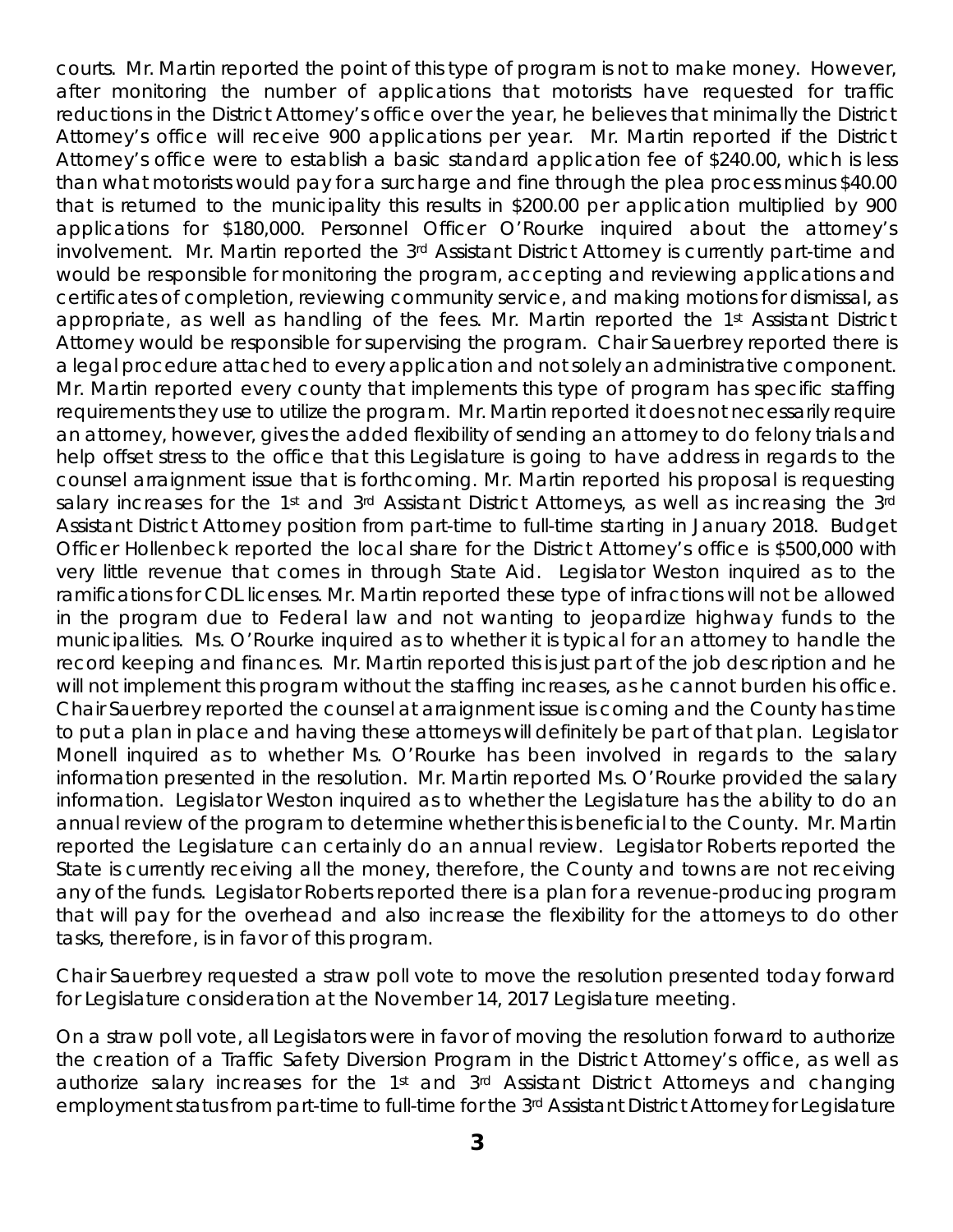consideration at the November 14, 2017 Legislature meeting with Legislator Sullivan being absent.

## **State and Local Tax (SALT) Deduction Resolution –**

Legislative Clerk Dougherty reported she previously forwarded information to the Legislature she received from NYSAC regarding the State and Local Tax Deduction. Based on this information, Ms. Dougherty prepared a resolution and inquired as to whether the Legislature wanted to proceed in this manner. Ms. Dougherty reported this affects the income tax of County residents. County Attorney DeWind reported residents would be facing a double taxation as they would be paying federal income taxes on the taxes they pay to the State and local governments. All legislators were in favor of moving this resolution forward for Legislature consideration at the November 14, 2017 Legislature meeting to express strong opposition to any tax reform proposal that would eliminate the SALT Deduction.

# **Approval of Worksession Minutes – October 5, 2017**

Legislator Mullen moved to approve the October 5, 2017 Legislative Worksession minutes as written, seconded by Legislator Monell with Legislators Hollenbeck, Huttleston, Monell, Mullen, Roberts, Sauerbrey, Standinger, and Weston voting yes with Legislator Sullivan being absent. Motion carried.

## **2018 Budget Update –**

Budget Officer Hollenbeck distributed budget handouts outlining where the County currently stands with the tentative contractual agreement salaries and fringe benefits included. Based on today's presentation and proposal by the District Attorney, Ms. Hollenbeck reported this data will need to be included. Ms. Hollenbeck reported the County is still looking at less than \$3 million from the fund balance being appropriated. Ms. Hollenbeck reported the tax cap levy is exactly 2% from the prior year. Ms. Hollenbeck also provided a 4-year comparison of the 2015 and 2016 actuals and 2017 and 2018 budgeted figures. Ms. Hollenbeck reported all funds for 2018 total \$78,654,000. Ms. Hollenbeck reported the casino revenue is closing the gap slightly, however, there is still a budgetary gap. Overall, Ms. Hollenbeck reported a deficit budget gap of approximately \$2 million in the general operating fund without capital. Ms. Hollenbeck reported the County Roads, Liability Fund, and Road Machinery Funds are separate funds that do have balances that could be appropriated, however, does not recommend doing this as it leaves the balances less than desirable, as none of these funds have large balances. Ms. Hollenbeck provided a year-to-year comparison on the various types of employer fringe benefits and highlighted the following:

| <b>Fringe Benefit</b>   | Increase/Decrease          | <b>Comments</b>                       |
|-------------------------|----------------------------|---------------------------------------|
| <b>State Retirement</b> | Increased in 2018.         | Decreased from 2016 to 2017.          |
|                         | Overall increase of 4.5%.  |                                       |
| Social Security         | Increased in 2018          | Based on salary at 7.65%.             |
| Workmen's Comp          | Increased slightly in 2018 |                                       |
| Life Insurance          | Decreased in 2018          |                                       |
| Unemployment            | Increased slightly in 2018 | Based on the fact the County is close |
|                         |                            | to maximizing the amount budgeted in  |
|                         |                            | 2017 with claims.                     |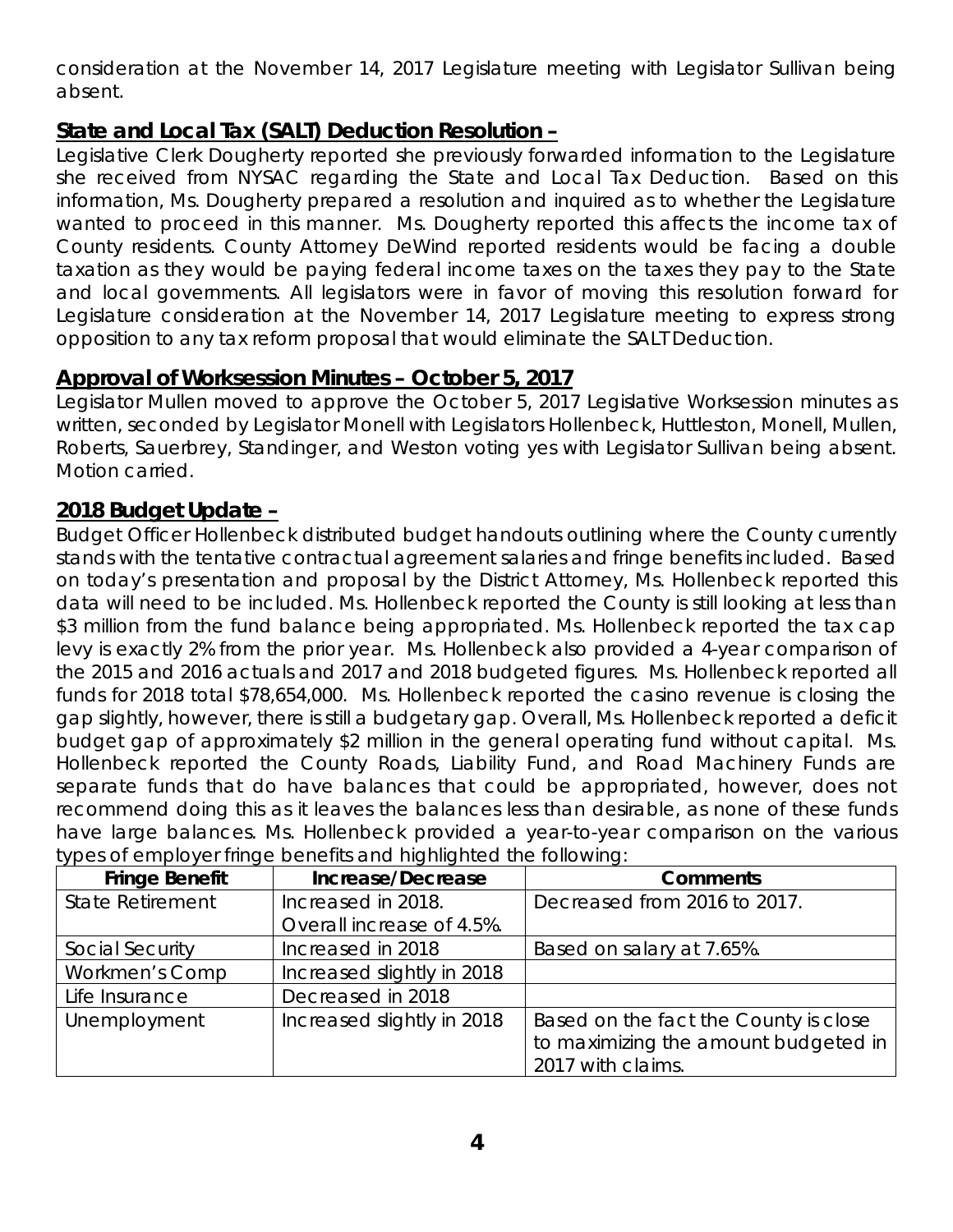| Disability              | Increased in 2018.<br>Increase from \$4.49 to<br>\$4.90 per person. | This only includes full-time employees<br>for an annual amount of \$34,000.                                                                                             |
|-------------------------|---------------------------------------------------------------------|-------------------------------------------------------------------------------------------------------------------------------------------------------------------------|
| <b>Health Insurance</b> | Increased in 2018.                                                  | \$8,029,000 - total annual gross<br>\$926,480 - employee share (majority<br>from active employees, however, does<br>include retirees).<br>$$7,102,573$ – employer share |
| <b>HRA</b>              | 70% utilization rate                                                | 2016 - \$668,431<br>2017 - \$730,000<br>2018 - \$802,620                                                                                                                |
| Medicare $-65+$         | $2016 - 160$ participants                                           | Projected 2018 - \$218,000 for a monthly<br>average of \$110.00 per participant.<br>Resolution will come forth in December<br>to implement the cap.                     |

Of the total \$75 million County budget, Ms. Hollenbeck reported approximately \$13 million is for employee fringe benefits and approximately \$19 million is for salaries. Under the State Retirement, Ms. Hollenbeck reported as employees come off the higher Tiers the bills decrease. For example, as the Tier 4 employees start to retire in the next 5-10 years, the Tier 6 employees will be replacing them at a lower cost. Ms. Hollenbeck distributed the tax rate handout for each municipality providing a 10-year snapshot from 2008–2018 identifying dollar rate increase, as well as percentage rate increase. Ms. Hollenbeck reported the figures are based on the equalization rate and apportionment.

Ms. Hollenbeck reported the following outstanding items:

*Fire Bureau –* Ms. Hollenbeck reported she received an email yesterday from Fire Coordinator Okrasinski regarding a significant rate change for purchase of CPR cards that are issued to participants who complete CPR courses. Ms. Hollenbeck reported the rate increased from \$55.00 (per box of 24 cards) to \$408.00 (per box of 24 cards) for an annual increase to the County of \$37,000. Legislators requested additional information. Chair Sauerbrey requested Mr. DeWind contact Fire Coordinator Okrasinski to gain additional information.

*EMO/Fire –* Chair Sauerbrey reported the resolution passed earlier this month to create the Department. Ms. O'Rourke reported the positions will come through the staff changes resolution in December. Chair Sauerbrey reported the Public Safety Committee needs to work on the details. Ms. O'Rourke reported the Personnel Office has already received inquiries as to whether the Director position will be posted. Based on these inquiries, Ms. O'Rourke inquired as to whether this has been discussed and requested the Personnel Office be kept informed on the decisions that have or will be made. For the 2018 budget, Ms. Hollenbeck reported she used the proposed number for the part-time Director position at \$26,000 and the full-time Director with benefits amount. Ms. Hollenbeck reported the Legislature can always reduce the budget once the tentative budget is published, but cannot increase the amount. Legislator Roberts recommended projecting higher numbers with the ability to reduce, if necessary.

**Outside Agency Employee Benefit -** Legislator Monell reported Ms. Hollenbeck recently uncovered that the money being spent for Soil & Water is being taken out of the wrong line